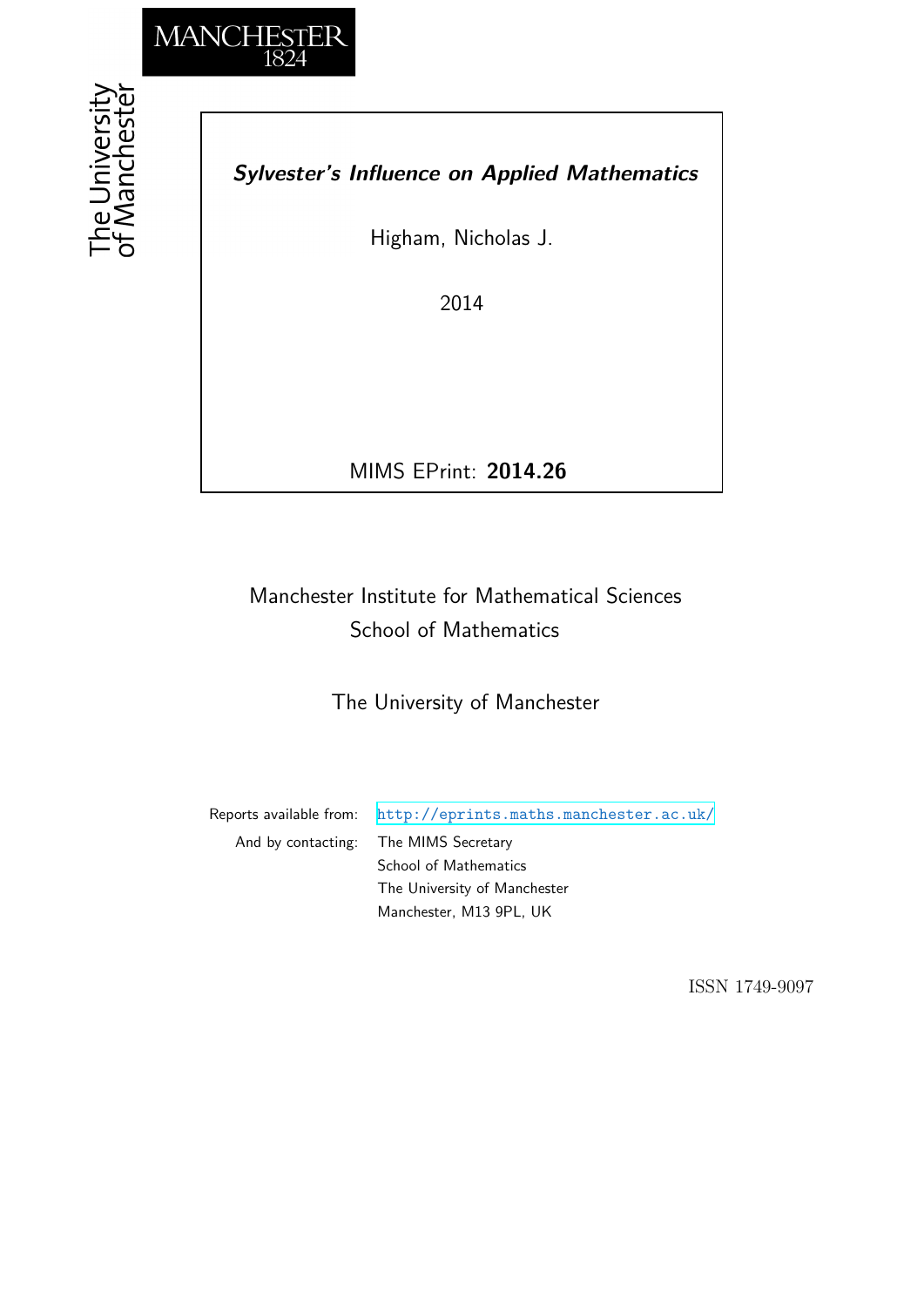## Sylvester's Influence on Applied Mathematics<sup>∗</sup>

Nicholas J. Higham†

#### Abstract

James Joseph Sylvester coined the term "matrix" and contributed much to the early development of matrix theory. To mark the 200th anniversary of his birth I show how Sylvester's work on matrices continues to influence applied mathematics today.

### 1 Introduction

This year is the 200th anniversary of the birth of James Joseph Sylvester (September 3, 1814– March 15, 1897), FRS. Sylvester was a prolific mathematician, the four volumes of his collected works totalling almost 3000 pages. He also led an eventful life, holding positions at five academic institutions, two of them in the USA. For several years he was an actuary by day and did his mathematical research at night, and indeed he was one of the founders of the Institute of Actuaries. During his second stay in the USA he founded the American Journal of Mathematics and formed the first research school in the country. He was a controversial figure, being prone to rows and to disputes over the priority of research.

Since the centenary of his death, Sylvester's life and work has been the subject of renewed interest. In this article I describe some of Sylvester's mathematical contributions and show that they are still very much in use in applied mathematics today, especially in the areas of linear algebra and numerical analysis.

For details of Sylvester's life I recommend the masterly biography by Parshall [\[25\]](#page-7-0) (which I reviewed in  $[15]$  or, for a shorter summary, the article by James [\[22\]](#page-7-2).

#### 2 Sylvester the Neologist

One of Sylvester's greatest influences on mathematics is relatively little known: he introduced many mathematical terms that are still used today. In 1850 he coined the term "matrix", writing [\[29\]](#page-7-3)

> We must commence, not with a square, but with an oblong arrangement of terms consisting, suppose, of *m* lines and *n* columns. This will not in itself represent a determinant, but is, as it were, a Matrix out of which we may form various systems of determinants by fixing upon a number *p*, and selecting at will *p* lines and *p* columns, the squares corresponding to which may be termed determinants of the *p*th order.

As the quote indicates, determinants were in common use at that time and preceded the notion of matrix.

It was Cayley who took the first steps to develop matrix algebra, in his 1858 memoir [\[5\]](#page-6-0). Sylvester did not return to matrices for another thirty years, and when he did he reinvented the subject under the name "universal algebra", claiming to have been unaware of Cayley's paper [\[34\]](#page-8-0).

In Table [1](#page-3-0) we list some other terms that the Oxford English Dictionary credits to Sylvester. Sylvester himself annotated<sup>[1](#page-1-0)</sup> a 27 term "index to definitions" in his copy of Salmon's textbook on algebra [\[27\]](#page-7-4) with the statement "With the exception of the words 'Eliminant' and 'Quantic' all the above terms are of Mr Sylvester's creation." However, it is as well to be a little skeptical about this claim, since Sylvester was notorious for what his biographer Parshall calls "an impatience with bibliographic research" [\[25,](#page-7-0) p. 59].

In a long 1853 article [\[32\]](#page-7-5) Sylvester included a six page glossary of "new or unusual Terms,

<sup>∗</sup>This is a reprint of N. J. Higham, Sylvester's Influence on Applied Mathematics, *Mathematics Today* 50 (4), pp. 202– 206, August 2014 and contains additional historical references.

<sup>†</sup>School of Mathematics, University of Manchester, Manchester, M13 9PL, UK (nick.higham@manchester.ac.uk, <http://www.maths.manchester.ac.uk/~higham>)

<span id="page-1-0"></span><sup>&</sup>lt;sup>1</sup>See the plates following page 224 in [\[25\]](#page-7-0).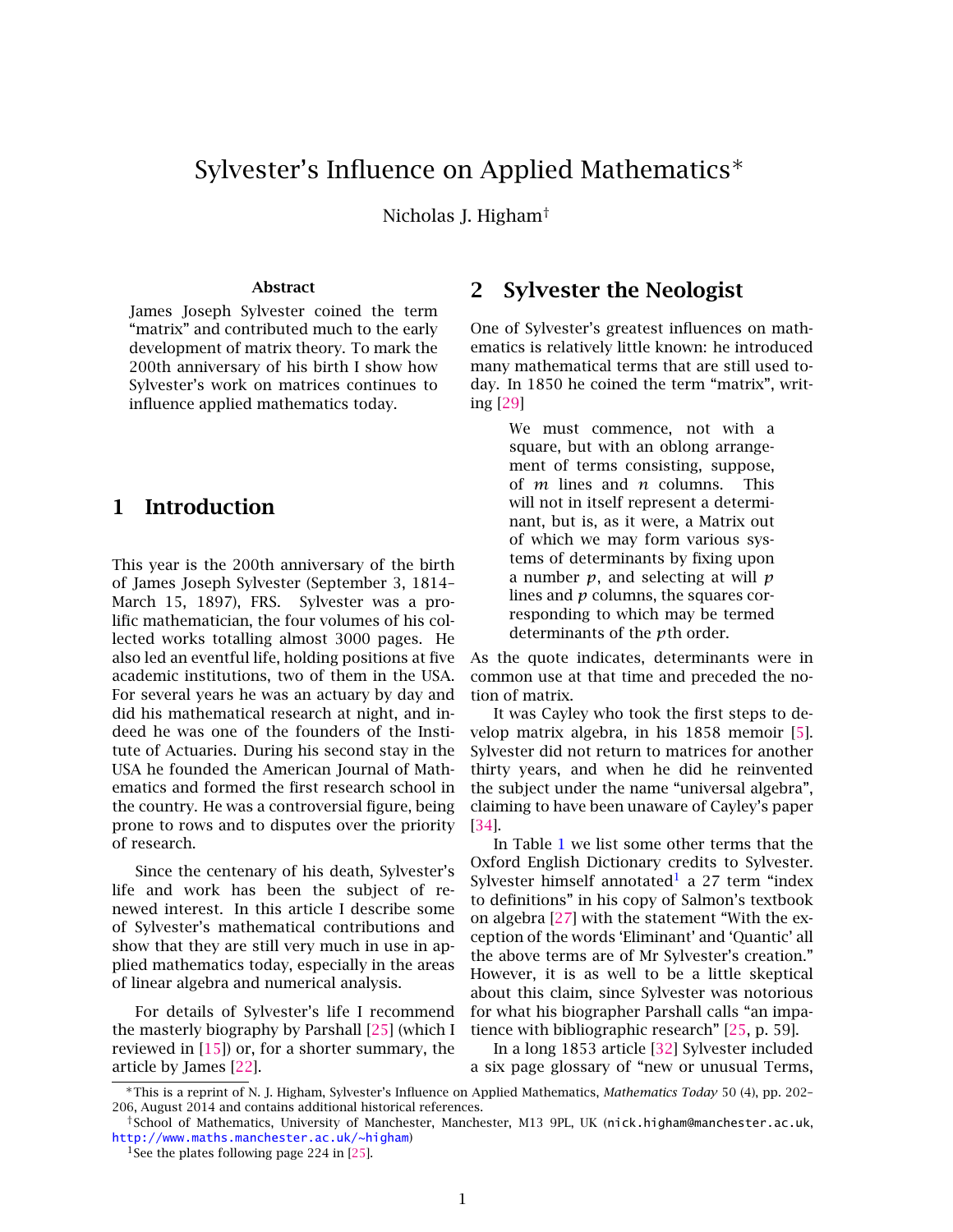

Figure 1: James Joseph Sylvester, "sometime after his arrival in Oxford in 1884" [\[25,](#page-7-0) plate following p. 224]. Source: [http://www-history.mcs.st-and.ac.uk/history/PictDisplay/Sylvester.](http://www-history.mcs.st-and.ac.uk/history/PictDisplay/Sylvester.html) [html](http://www-history.mcs.st-and.ac.uk/history/PictDisplay/Sylvester.html).

or of Terms used in a new or unusual sense in the preceding Memoir." The glossary contains more than just technical description: the entry for "Hessian" is "named after Dr. Otto Hesse, of Konigsberg (the worthy pupil of his illustrious master, Jacobi, but who, to the scandal of the mathematical world, remains still without a Chair in the University which he adorns with his presence and his name)." The Oxford English Dictionary credits "Hessian" to Cayley in 1856, but Sylvester used the term as early as 1851 [\[7,](#page-6-1) p. 473], [\[25,](#page-7-0) p. 100], [\[30\]](#page-7-6).

One term that has fallen out of use is "latent root", introduced by Sylvester in 1883 [\[33\]](#page-7-7) with two charming similes:

> "It will be convenient to introduce here a notion (which plays a conspicuous part in my new theory of multiple algebra), namely that of the *latent roots* of a matrix—latent in a somewhat similar sense as vapour may be said to be latent in water or smoke in a tobacco-leaf."

This term was in use up until the 1970s [\[10\]](#page-7-8) but has now been supplanted by "eigenvalue", though some authors complain about the latter term's incomplete translation from the German *eigenwert*. McIntyre [\[23\]](#page-7-9) credits Sylvester with being the first to use the symbol  $\lambda$  to denote an eigenvalue of a matrix, in 1852 [\[31\]](#page-7-10).

Sylvester introduced the adjective "derogatory" for a matrix whose minimal polynomial has degree less than the characteristic polynomial [\[38\]](#page-8-1). He also called such a matrix "privileged", suggesting that this property has both good and bad features. The property arose in the context of finding all matrices that commute with a given matrix, a goal that was completely attained not by him but by his German contemporaries using a more sophisticated line of attack exploiting canonical forms.

#### 3 Sylvester's Equation

The Sylvester equation is the linear matrix equation

<span id="page-2-0"></span>
$$
AX + XB = C,\tag{1}
$$

where *A* is  $m \times m$ , *B* is  $n \times n$ , and *X* is an unknown  $m \times n$  matrix. In 1884 Sylvester [\[37\]](#page-8-2) considered the homogeneous version of the equation and thereby showed that the condition for [\(1\)](#page-2-0) to have a unique solution is that *A* and −*B* have no eigenvalues in common.

Since the equation is linear in *X* it must be possible to write it in the more usual form " $Ax = b$ ." Indeed if we denote by  $\text{vec}(X)$  the vector comprising the columns of *X* stacked one on top of the other from first to last then [\(1\)](#page-2-0) can be written

<span id="page-2-1"></span>
$$
\underbrace{(I_n \otimes A + B^T \otimes I_m)}_{nm \times nm} \text{vec}(X) = \text{vec}(C), \quad (2)
$$

where for  $F \in \mathbb{R}^{p \times q}$  and  $G \in \mathbb{R}^{r \times s}$ ,  $F \otimes$ *G* :=  $(f_{ij}G)$  ∈ R<sup>*pr*×*qs*</sup> is the Kronecker product. Interestingly, the Kronecker product predates the Sylvester equation: in 1858 Zehfuss gave the result det $(A \otimes B) = \det(A)^n \det(B)^m$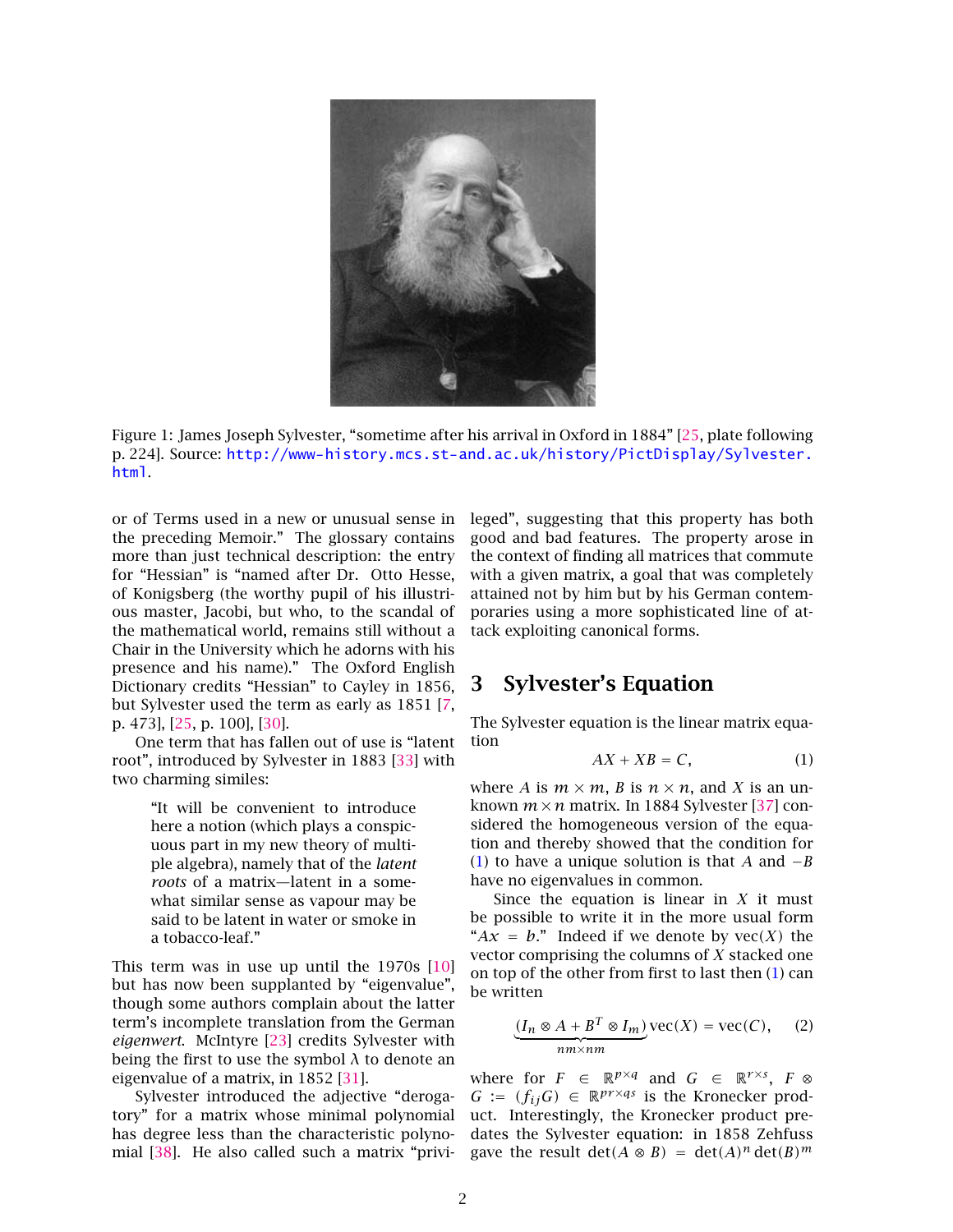<span id="page-3-0"></span>Table 1: Terms coined by Sylvester, as credited in the Oxford English Dictionary [\[24\]](#page-7-11).

| Term Year         |      | Term Year        |  |
|-------------------|------|------------------|--|
| matrix 1850       |      | invariant 1851   |  |
| $minor$ 1850      |      | Jacobian 1852    |  |
| $syzygy$ 1850     |      | covariant 1853   |  |
| canonical form    | 1851 | latent root 1883 |  |
| discriminant 1851 |      | nullity 1884     |  |

[\[14\]](#page-7-12). Sylvester called the matrix in [\(2\)](#page-2-1) the nivellateur (French for "leveller") [\[36\]](#page-8-3).

The coefficient matrix of [\(2\)](#page-2-1) is highly structured but it is not easy to take advantage of the structure. Therefore a great deal of research has been directed at analyzing and solving [\(1\)](#page-2-0) directly. Of the various formulas that have been obtained for a solution we mention just one: if the integral  $\int_0^\infty e^{At}Ce^{Bt} dt$  exists then minus this integral is a solution of the Sylvester equation.

One way in which the Sylvester equation arises is in block diagonalization. Suppose we wish to find a similarity transformation that introduces zeros into the *(*1*,* 2*)* block of the block upper triangular matrix

$$
A = \begin{bmatrix} A_{11} & A_{12} \\ 0 & A_{22} \end{bmatrix}.
$$

This is a useful step if we wish to compute eigenvalues of *A* or matrix functions  $f(A)$ . It is easy to verify that

$$
\begin{bmatrix} I & -X \\ 0 & I \end{bmatrix}^{-1} \begin{bmatrix} A_{11} & A_{12} \\ 0 & A_{22} \end{bmatrix} \begin{bmatrix} I & -X \\ 0 & I \end{bmatrix}
$$
\n
$$
= \begin{bmatrix} A_{11} & 0 \\ 0 & A_{22} \end{bmatrix}
$$

if and only if *X* satisfies

<span id="page-3-1"></span>
$$
A_{11}X - XA_{22} = A_{12}.
$$
 (3)

Hence block-diagonalizing *A* reduces to solving the Sylvester equation [\(3\)](#page-3-1), which we know is possible if and only if the eigenvalues of *A*<sup>11</sup> are distinct from those of *A*22. This is an unsurprising restriction, as if it were not present we could diagonalize a  $2 \times 2$  Jordan block, which of course is impossible.

For another way in which Sylvester equations arise consider the expansion  $(X + E)^2$  =  $X^2 + XE + EX + E^2$  for square matrices *X* and *E*, from which it follows that  $XE + EX$  is the Frechet derivative of the function  $x^2$  at  $X$  in the direction *E*, written  $L_{\chi^2}(X, E)$ . We can find the Frechet derivative of  $x^{1/2}$  by applying the chain rule to  $(x^{1/2})^2 = x$ , which gives  $L_{X^2}(X^{1/2}, L_{X^{1/2}}(X, E)) = E$ . Therefore  $Z =$  $L_{\mathbf{x}^{1/2}}(X,E)$  is the solution to the Sylvester equation  $X^{1/2}Z + ZX^{1/2} = E$ . The need to compute

 $L_{\mathbf{x}^{1/2}}$  arises in the computation of the Frechet derivatives of the matrix logarithm and of matrix powers [\[1\]](#page-6-2), [\[16\]](#page-7-13), [\[20\]](#page-7-14).

In recent years research has focused particularly on solving Sylvester equations in which *A* and *B* are large and sparse and *C* has low rank, which arise in applications in control theory and model reduction, for example. In this case it is usually possible to find good low rank approximations to *X* and iterative methods based on Krylov subspaces have been very successful.

The Sylvester equation has many variations and special cases, including the Lyapunov equation  $AX + XA^* = C$  (where "\*" denotes conjugate transpose), the discrete Sylvester equation  $X + AXB = C$ , and versions of all these for operators [\[2\]](#page-6-3). It has also been generalized to multiple terms and with coefficient matrices on both sides of *X*, yielding

<span id="page-3-2"></span>
$$
\sum_{i=1}^{k} A_i X B_i = C.
$$
 (4)

For  $k \leq 2$  and  $m = n$  this equation can be solved in  $O(n^3)$  operations. For  $k > 2$ , no  $O(n^3)$  algorithm is known and deriving efficient numerical methods remains an open problem. The system [\(4\)](#page-3-2) arises in stochastic finite element discretizations of partial differential equations with random inputs. The matrices  $A_i$  and  $B_i$  are large and sparse and, depending on the statistical properties of the random inputs, *k* can be arbitrarily large. In recent research efficient iterative solvers and preconditioners for such systems have been developed [\[26\]](#page-7-15).

It is notable, and I think purely coincidental, that in this anniversary year MATLAB release 2014a provides a new function sylvester for solving the Sylvester equation, finally removing the need for MATLAB users to write their own solver.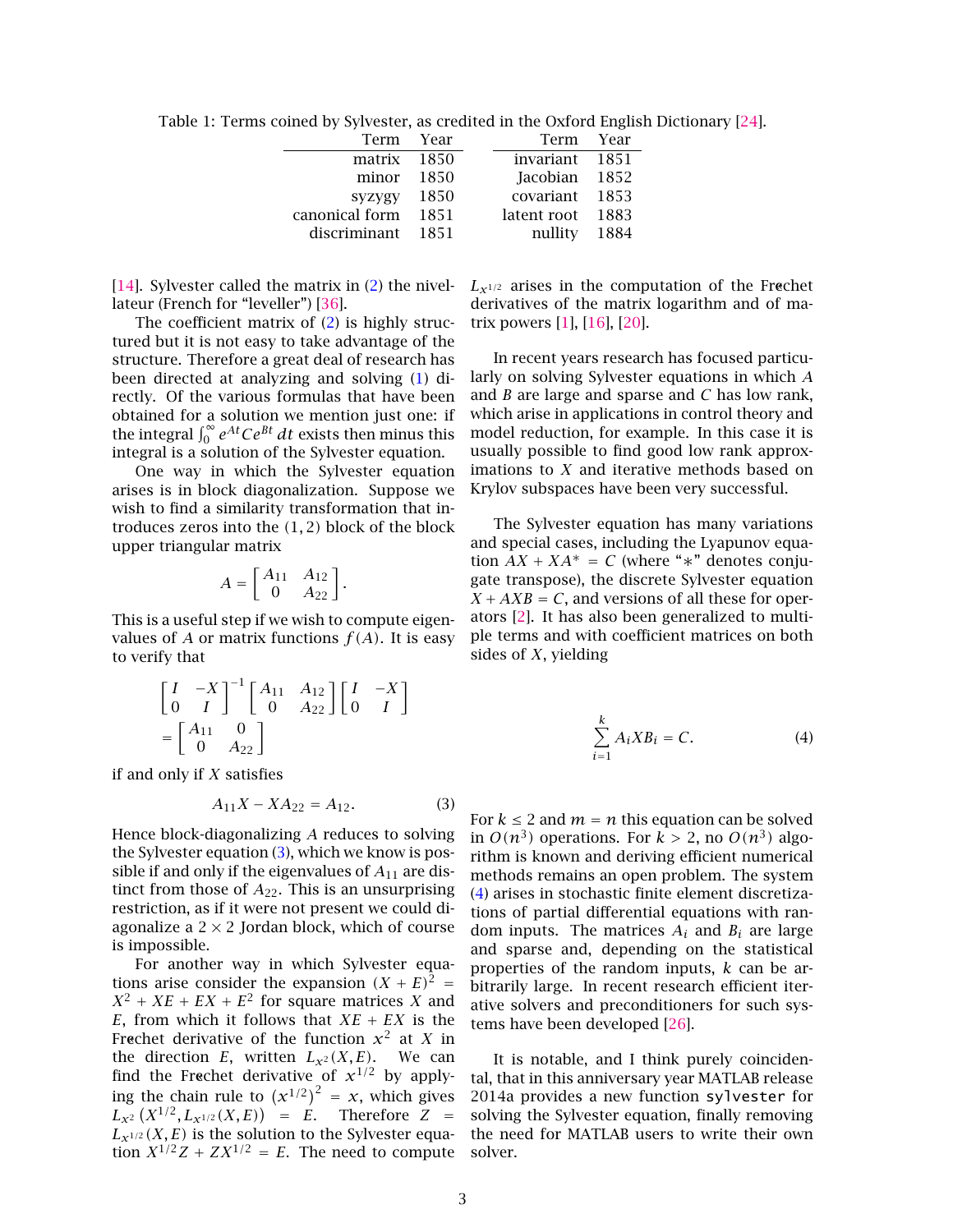### 4 The Quadratic Matrix Equation

Sylvester also considered nonlinear matrix equations, specifically the quadratic equation in  $n \times n$ matrices

<span id="page-4-0"></span>
$$
AX^2 + BX + C = 0.\t(5)
$$

A solution *X* is called a solvent. Note that because of the noncommutativity of matrices this is not the only possible quadratic equation: others include  $X^2A + XB + C = 0$ , for which an analogous treatment is possible, and the algebraic Riccati equation  $XAX + BX + XC + D = 0$ , which is important in control theory.

It is natural to wonder how properties of [\(5\)](#page-4-0) generalize from the scalar case. For example, when  $A = I$  can we write

$$
X = -\frac{1}{2}B + \frac{1}{2}(B^2 - 4C)^{1/2}
$$
?

The answer is yes if *B* commutes with *C* and the square root exists. However, [\(5\)](#page-4-0) may have no solution at all, as is clear from that fact that a special case is the matrix square root equation  $-X^2$  + *C* = 0, which has no solution for  $C = \begin{bmatrix} 0 & 1 \\ 0 & 0 \end{bmatrix}$ , for example.

We will just touch on just one aspect of the theory of [\(5\)](#page-4-0). Consider the associated quadratic eigenvalue problem

<span id="page-4-1"></span>
$$
(\lambda_i^2 A + \lambda_i B + C)v_i = 0,\t(6)
$$

where  $\lambda_i$  is an eigenvalue and the nonzero vector  $v_i$  a corresponding eigenvector. Suppose we can find *n* eigenpairs  $(\lambda_i, v_i)$  and that  $V =$  $[v_1, \ldots, v_n]$  forms a nonsingular matrix. Then, with  $\Lambda = diag(\lambda_i)$ , we have

$$
AV\Lambda^2 + BV\Lambda + CV = 0,
$$

and postmultiplying by  $V^{-1}$  we find that  $X =$  $VAV^{-1}$  is a solution of [\(5\)](#page-4-0). Since the quadratic eigenvalue problem has 2*n* finite eigenvalues when *A* is nonsingular [\[40\]](#page-8-4), this argument yields up to  $\binom{2n}{n}$  $\binom{2n}{n}$  choices of *X*. This number of solvents was identified by Sylvester [\[35\]](#page-8-5), [\[39\]](#page-8-6) for the case *A* = *I*. However, the existence and classification of solvents is more complicated than this discussion might indicate. One reason is that eigenvectors of  $(6)$  corresponding to distinct eigenvalues need not be linearly independent, in constrast to the situation for the eigensystem of a single matrix.

Today the quadratic matrix equation [\(5\)](#page-4-0) is of interest because of its appearance in quasi birthstochastic models in telecommunications, computer performance, and modeling of ecological systems. For more on the theory, applications, and numerical solution of the quadratic matrix equation see [\[19\]](#page-7-16).

#### 5 Law of Inertia

Undergraduate students may first come across Sylvester's name in connection with his law of inertia. Recall that the inertia of a Hermitian matrix is the triple of integers  $(v, \zeta, \pi)$ , where *ν* is the number of negative eigenvalues, *ζ* is the number of zero eigenvalues, and  $\pi$  is the number of positive eigenvalues. Sylvester's law of inertia (1852) [\[31\]](#page-7-10) says that for any Hermitian *A* and nonsingular matrix *X* the inertia of *A* is the same as that of *X*∗*AX*. (In fact, Sylvester stated and proved the result in the language of quadratic forms rather than matrix theory.) A transformation of the form *X*∗*AX* is called a congruence, so Sylvester's law says that the number of negative, zero, and positive eigenvalues does not change under congruence transformations.

Sylvester's law of inertia has many applications, of which we mention just the computation of the eigenvalues of Hermitian tridiagonal matrices *T*. Suppose we want to compute the *k*th smallest eigenvalue of *T*. Let  $N(x)$  be the number of eigenvalues of *T* that are less than *x*. We need to find the point where  $N(x)$  jumps from  $k - 1$  to  $k$ . It is feasible to do this by the bisection method if we can cheaply compute *N(x)*. Suppose we factorize  $T - xI = LDL^*$ , where *D* is diagonal and *L* is unit lower bidiagonal. This factorization can be computed in just *O(n)* operations and Sylvester's law of inertia tells us that  $T - xI$  and *D* have the same inertia, so the number of negative diagonal elements of *D* equals the number of eigenvalues of *T* − *xI* less than 0, which is the number of eigenvalues of *T* less than *x*, that is,  $N(x)$ . As there is no pivoting in the factorization it might be thought that this approach would be numerically unstable (and it would be unstable if our aim was to solve a linear system with the factorization), but as a means of determining the diagonal of *D* it can be shown to be perfectly stable [\[9,](#page-7-17) Lem. 5.3].

Sylvester's law says nothing about the magnitudes of the eigenvalues after a congruence transformation. Ostrowski showed that [\[21,](#page-7-18) Thm. 4.5.9]

#### $\lambda_k(X^*AX) = \theta_k \lambda_k(A)$ ,

death processes, a form of Markov chain used in where  $\lambda_n(X^*X) \leq \theta_k \leq \lambda_1(X^*X)$ , where the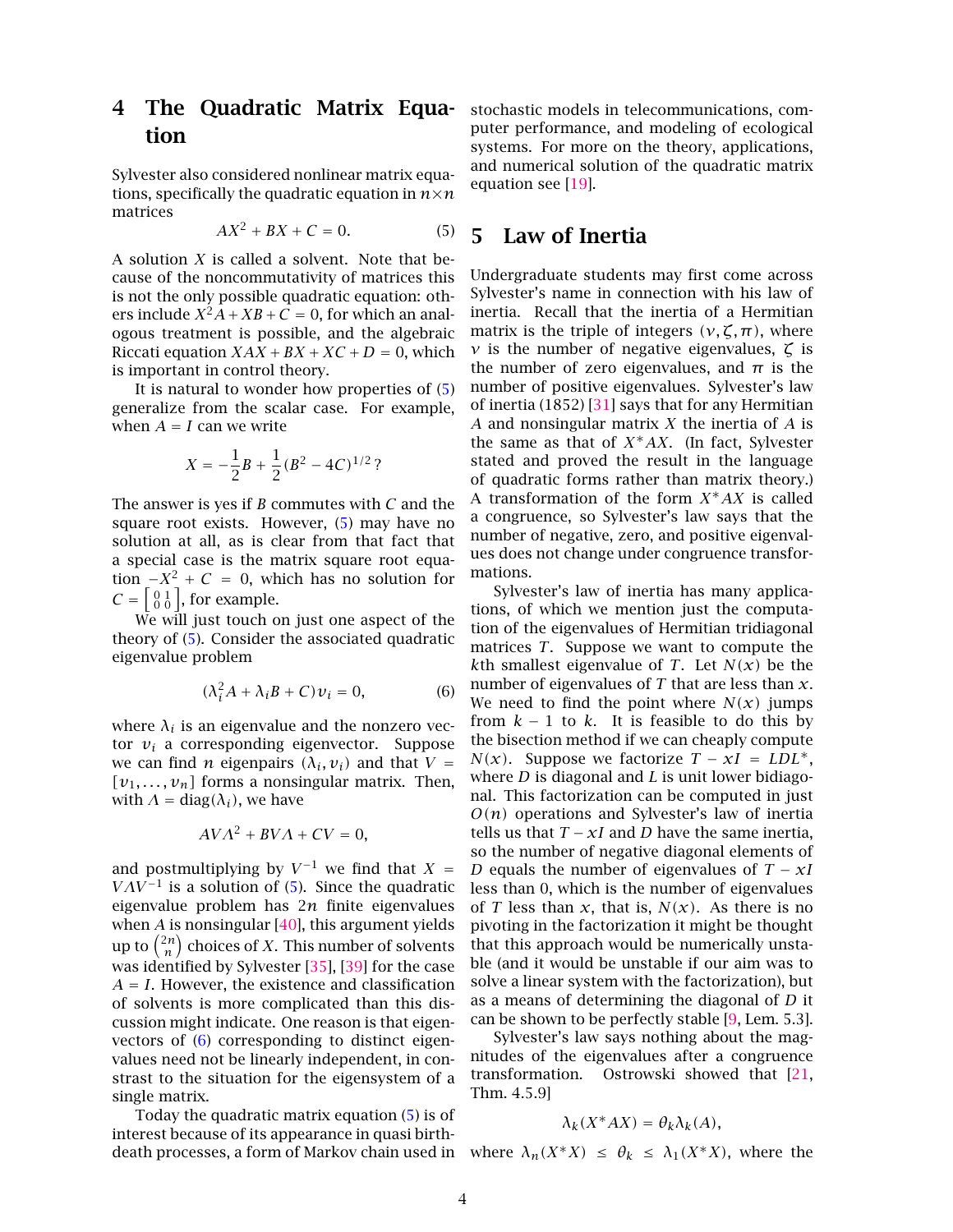eigenvalues are ordered  $\lambda_n \leq \lambda_{n-1} \leq \cdots \leq \lambda_1$ . of Sylvester equations This quantitative result is useful for developing minimal perturbations of a matrix that change its inertia in a specified way [\[18\]](#page-7-19).

#### 6 Functions of Matrices

In his 1858 memoir [\[5\]](#page-6-0) Cayley treated square roots of  $2 \times 2$  and  $3 \times 3$  matrices, and he later revisited these cases in 1872 [\[6\]](#page-6-4). The first formula for a general function of a matrix was given by Sylvester in 1883 [\[33\]](#page-7-7), for an  $n \times n$  matrix *A* with distinct eigenvalues *λi*:

<span id="page-5-0"></span>
$$
f(A) = \sum_{i=1}^{n} f(\lambda_i) \prod_{j \neq i} \frac{A - \lambda_j I}{\lambda_i - \lambda_j}.
$$
 (7)

Today we call this the interpolating polynomial definition of  $f(A)$ , as the formula says that  $f(A) = p(A)$  where *p* is the unique polynomial of degree at most  $n − 1$  that interpolates to  $f$  at the eigenvalues of *A*. The particular expression in  $(7)$  for  $p$  is called the Lagrange interpolating polynomial, or sometimes the Sylvester interpolating polynomial, although Lagrange's 1795 publication of the formula predates Sylvester's.

Buchheim<sup>[2](#page-5-1)</sup> gave a derivation of  $(7)$  [\[3\]](#page-6-5) and then generalized it to multiple eigenvalues using Hermite interpolation [\[4\]](#page-6-6), thereby giving the first completely general definition of a matrix function.

Sylvester's interpolating polynomial definition of  $f(A)$  is useful theoretically, but it is rarely used for computation. However, the best method for computing a general function of an  $n \times n$  matrix, the Schur-Parlett method [\[8\]](#page-6-7) (implemented in MATLAB as funm), has a strong Sylvester connection. The method begins by computing the Schur decomposition  $A =$ *QTQ*∗, where *Q* is unitary and *T* upper triangular. Then it carries out some further unitary similarity transformations to produce a new triangular matrix *U* with a partitioning  $U = (U_{ij})$ in which the different diagonal blocks *Uii* have no eigenvalues in common. The matrix  $G =$  $f(U)$  will be triangular, like  $U$ , and the diagonal blocks are  $G_{ii} = f(U_{ii})$ , which are computed by a truncated Taylor series (or any available method specific to  $f$ ). The off-diagonal blocks  $G_{ij}$  are computed by solving a sequence

$$
U_{ii}G_{ij} - G_{ij}U_{jj} = G_{ii}U_{ij} - U_{ij}G_{jj} + \sum_{k=i+1}^{j-1} (G_{ik}U_{kj} - U_{ik}G_{kj}), \quad i < j,
$$

which are derived from the relation *GU* = *UG*. Finally,  $F = f(A)$  is obtained by undoing the unitary transformations. Given its reliance on Sylvester equations this method should perhaps be more accurately called the "Schur–Parlett– Sylvester" method.

## 7 The Sylvester Resultant Matrix

An important problem arising in computational geometry is to find the intersection of algebraic and parametric (e.g., B-spline and Bézier) curves, and this reduces to determining whether two polynomials have a common root. Suppose the polynomials are

$$
p(x) = a_n x^n + \dots + a_1 x + a_0 = a_n \prod_{i=1}^n (x - \alpha_i),
$$
  

$$
q(x) = b_m x^m + \dots + b_1 x + b_0 = b_m \prod_{i=1}^m (x - \beta_i),
$$

with  $a_n \neq 0$  and  $b_m \neq 0$ . A resultant is a scalar function of the coefficients  $a_i$  and  $b_i$  that is zero if and only if *p* and *q* have a common root. A resultant matrix is a matrix whose determinant is a resultant.

The Sylvester resultant matrix [\[28\]](#page-7-20) is the matrix of dimension  $m + n$ ,

$$
S(p,q) =
$$
\n
$$
\begin{bmatrix}\na_n a_{n-1} & a_1 & a_0 & a_{n-1} & \cdots & a_1 & a_0 \\
a_n & a_{n-1} & a_1 & a_0 & a_{n-1} & \cdots & a_1 & a_0 \\
\vdots & \vdots & \vdots & \ddots & \vdots & \vdots \\
b_m b_{m-1} & b_1 & b_0 & b_0 & \cdots & b_1 & b_0 \\
\vdots & \vdots & \vdots & \ddots & \vdots & \vdots \\
b_m b_{m-1} & b_1 & b_0 & b_0 & \cdots & b_1 & b_0\n\end{bmatrix}
$$
\n*m* rows

*.*

It can be shown that

$$
\det(S(p,q)) = a_n^m b_m^n \prod_{i=1}^n \prod_{j=1}^m (\alpha_i - \beta_j), \quad (8)
$$

<span id="page-5-1"></span> $\frac{1}{2}$ Buchheim (1859–1888), who had studied with Henry Smith at Oxford and Felix Klein at Leipzig, was a teacher at Manchester Grammar School [\[17\]](#page-7-21).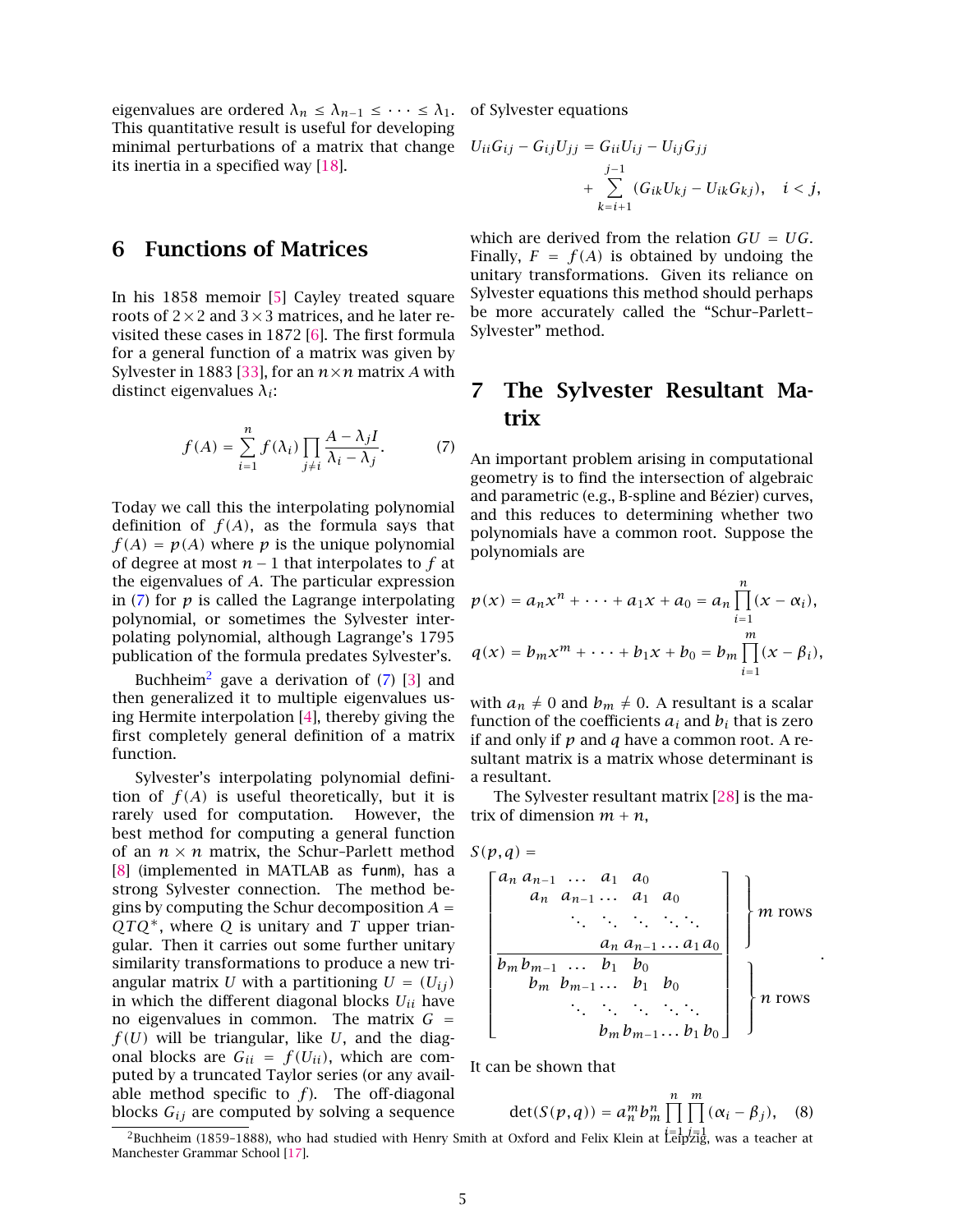which confirms that the Sylvester matrix is indeed a resultant matrix. Moreover, it turns out that the dimension of the null space of *S* is equal to the number of common zeros of *p* and *q* and the greatest common divisor of *p* and *q* can be read off from the echelon form of *S*.

Sylvester's is not the only resultant matrix. Another is that of Bézout, called the Bezoutian matrix or simply the Bezoutian (the accent on the "e" is usually omitted), and was so-named by Sylvester [\[32\]](#page-7-5).

Functions to generate the Sylvester matrix can be found in software such as MATLAB (linalg::sylvester in MuPAD in the Symbolic Math Toolbox) and Maple (SylvesterMatrix).

### 8 Coda

Sylvester has left a large legacy in linear algebra and numerical analysis. Much of his terminology is still used. His inertia result is fundamental to undergraduate linear algebra courses, his expression for a matrix function is one of the standard definitions, the Sylvester matrix is widely used in computer algebra, and his linear and quadratic matrix equations and their variants arise in many applications and are the subject of ongoing research.

Sylvester's friend Cayley initiated the study of matrix theory and discovered the famous Cayley–Hamilton theorem. But he published little on the subject after that and Sylvester's name is much more commonly encountered today in matrix analysis and linear algebra.

Sylvester's style of mathematics was less rigorous than that of the Berlin school of Frobenius, Kronecker, and Weierstrass, and this has led some to downplay his role in the develop-ment of matrix theory (see, for example [\[11\]](#page-7-22), [\[12\]](#page-7-23), and the recent book [\[13\]](#page-7-24)). However, as this article shows, Sylvester had a remarkable knack for identifying and naming key concepts and for making discoveries that would turn out to have lasting mathematical importance and practical relevance.

A theme running through a 1991 article by McIntyre on the programming language APL [\[23\]](#page-7-9) is that APL provides a tool that enables us to think and work with matrices instead of scalars, just "as J. J. Sylvester so eloquently urged us to do a century ago." Over the last thirty years there has been a trend towards matrix-based computation, with languages and problem solving environments such as Fortran 90, Julia, MATLAB, Maple, Mathematica, Python (with SciPy and SymPy), and R all exploiting the power of matrices. Sylvester's influence therefore lives on not only in mathematics but also in the tools we use for computation.

Finally, I note that the four volumes of Sylvester's collected works are available in PDF form at <https://archive.org>, specifically [https://archive.org/details/](https://archive.org/details/SylvesterCollected2) [SylvesterCollected2](https://archive.org/details/SylvesterCollected2) and related URLs, and these are invaluable for anyone who wishes to consult his original papers.

#### Bibliographic Note

In the electronic (PDF) version of this article the reference list contains hyperlinks from the paper title to the paper itself whenever the paper has a digital object identifier (DOI). Some of the link targets require a subscription for access.

#### References

- <span id="page-6-2"></span>[1] Awad H. Al-Mohy, Nicholas J. Higham, and Samuel D. Relton. [Computing the Fréchet](http://dx.doi.org/10.1137/120885991) [derivative of the matrix logarithm and esti](http://dx.doi.org/10.1137/120885991)[mating the condition number.](http://dx.doi.org/10.1137/120885991) *SIAM J. Sci. Comput.*, 35(4):C394–C410, 2013.
- <span id="page-6-3"></span>[2] Rajendra Bhatia and Peter Rosenthal. [How](http://dx.doi.org/10.1112/S0024609396001828) [and why to solve the operator equation](http://dx.doi.org/10.1112/S0024609396001828) *[AX](http://dx.doi.org/10.1112/S0024609396001828)* − *XB* = *Y*. *Bull. London Math. Soc.*, 29: 1–21, 1997.
- <span id="page-6-5"></span>[3] A. Buchheim. [On the theory of matrices.](http://dx.doi.org/10.1112/plms/s1-16.1.63) *Proc. London Math. Soc.*, 16:63–82, 1884.
- <span id="page-6-6"></span>[4] A. Buchheim. An extension of a theorem of Professor Sylvester's relating to matrices. *Phil. Mag.*, 22(135):173–174, 1886. Fifth series.
- <span id="page-6-0"></span>[5] Arthur Cayley. [A memoir on the theory of](http://dx.doi.org/10.1098/rstl.1858.0002) [matrices.](http://dx.doi.org/10.1098/rstl.1858.0002) *Philos. Trans. Roy. Soc. London*, 148:17–37, 1858.
- <span id="page-6-4"></span>[6] Arthur Cayley. On the extraction of the square root of a matrix of the third order. *Proc. Roy. Soc. Edinburgh*, 7:675–682, 1872.
- <span id="page-6-1"></span>[7] Tony Crilly. *Arthur Cayley: Mathematician Laureate of the Victorian Age*. Johns Hopkins University Press, Baltimore, MD, USA, 2006. xxi+610 pp. ISBN 0-8018-8011-4.
- <span id="page-6-7"></span>[8] Philip I. Davies and Nicholas J. Higham. [A](http://dx.doi.org/10.1137/S0895479802410815) [Schur–Parlett algorithm for computing ma](http://dx.doi.org/10.1137/S0895479802410815)[trix functions.](http://dx.doi.org/10.1137/S0895479802410815) *SIAM J. Matrix Anal. Appl.*, 25(2):464–485, 2003.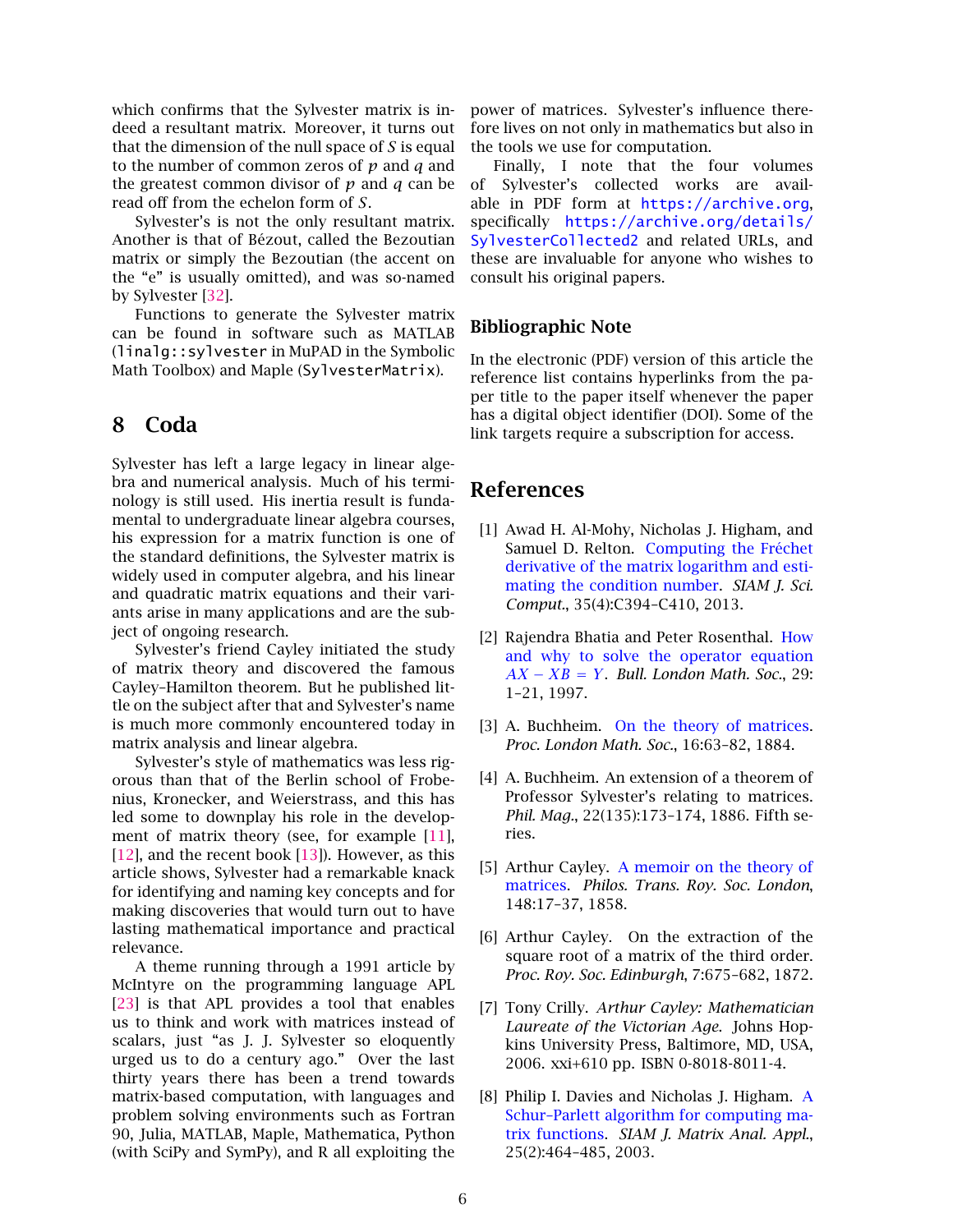- <span id="page-7-17"></span>[9] James W. Demmel. *Applied Numerical Linear Algebra*. Society for Industrial and Applied Mathematics, Philadelphia, PA, USA, 1997. xi+419 pp. ISBN 0-89871-389-7.
- <span id="page-7-8"></span>[10] Sven Hammarling. *Latent Roots and Latent Vectors*. The University of Toronto Press, Toronto, Canada, 1970. x+172 pp. ISBN 0- 8020-1709-6.
- <span id="page-7-22"></span>[11] Thomas Hawkins. Another look at Cayley and the theory of matrices. *Arch. Internat. Histoire Sci.*, 27(100):82–112, 1977.
- <span id="page-7-23"></span>[12] Thomas Hawkins. [Weierstrass and the the](http://dx.doi.org/10.1007/BF02464978)[ory of matrices.](http://dx.doi.org/10.1007/BF02464978) *Archive for History of Exact Sciences*, 12(2):119–163, 1977.
- <span id="page-7-24"></span>[13] Thomas Hawkins. *The Mathematics of Frobenius in Context. A Journey Through 18th to 20th Century Mathematics*. Springer-Verlag, New York, 2013. xiii+699 pp. ISBN 978-1-4614-6332-0.
- <span id="page-7-12"></span>[14] Harold V. Henderson, Friedrich Pukelsheim, and Shayle R. Searle. [On](http://dx.doi.org/10.1080/03081088308817548) [the history of the Kronecker product.](http://dx.doi.org/10.1080/03081088308817548) *Linear and Multilinear Algebra*, 14(2): 113–120, 1983.
- <span id="page-7-1"></span>[15] Nicholas J. Higham. [Cayley, Sylvester, and](http://dx.doi.org/10.1016/j.laa.2007.10.004) [early matrix theory.](http://dx.doi.org/10.1016/j.laa.2007.10.004) *Linear Algebra Appl.*, 428:39–43, 2008.
- <span id="page-7-13"></span>[16] Nicholas J. Higham. *[Functions of Matrices:](http://dx.doi.org/10.1137/1.9780898717778) [Theory and Computation](http://dx.doi.org/10.1137/1.9780898717778)*. Society for Industrial and Applied Mathematics, Philadelphia, PA, USA, 2008. xx+425 pp. ISBN 978- 0-898716-46-7.
- <span id="page-7-21"></span>[17] Nicholas J. Higham. Arthur Buchheim (1859-1888). [http://nickhigham.](http://nickhigham.wordpress.com/2013/01/31/arthur-buchheim) [wordpress.com/2013/01/31/](http://nickhigham.wordpress.com/2013/01/31/arthur-buchheim) [arthur-buchheim](http://nickhigham.wordpress.com/2013/01/31/arthur-buchheim), 2013.
- <span id="page-7-19"></span>[18] Nicholas J. Higham and Sheung Hun Cheng. [Modifying the inertia of matrices arising in](http://dx.doi.org/10.1016/S0024-3795(97)10015-5) [optimization.](http://dx.doi.org/10.1016/S0024-3795(97)10015-5) *Linear Algebra Appl.*, 275– 276:261–279, 1998.
- <span id="page-7-16"></span>[19] Nicholas J. Higham and Hyun-Min Kim. [Nu](http://dx.doi.org/10.1093/imanum/20.4.499)[merical analysis of a quadratic matrix equa](http://dx.doi.org/10.1093/imanum/20.4.499)[tion.](http://dx.doi.org/10.1093/imanum/20.4.499) *IMA J. Numer. Anal.*, 20(4):499–519, 2000.
- <span id="page-7-14"></span>[20] Nicholas J. Higham and Lijing Lin. [An im](http://dx.doi.org/10.1137/130906118)[proved Schur–Padé algorithm for fractional](http://dx.doi.org/10.1137/130906118) [powers of a matrix and their Fréchet deriva](http://dx.doi.org/10.1137/130906118)[tives.](http://dx.doi.org/10.1137/130906118) *SIAM J. Matrix Anal. Appl.*, 34(3): 1341–1360, 2013.
- <span id="page-7-18"></span>[21] Roger A. Horn and Charles R. Johnson. *Matrix Analysis*. Second edition, Cambridge University Press, Cambridge, UK, 2013. xviii+643 pp. ISBN 978-0-521-83940-2.
- <span id="page-7-2"></span>[22] I. M. James. [James Joseph Sylvester, F.R.S.](http://dx.doi.org/10.1098/rsnr.1997.0021) [\(1814–1897\).](http://dx.doi.org/10.1098/rsnr.1997.0021) *Notes and Records Roy. Soc. London*, 51(2):247–261, 1997.
- <span id="page-7-9"></span>[23] D. B. McIntyre. [Language as an intellectual](http://dx.doi.org/10.1147/sj.304.0554) [tool: from hieroglyphics to APL.](http://dx.doi.org/10.1147/sj.304.0554) *IBM Syst. J.*, 30(4):554–581, 1991.
- <span id="page-7-11"></span>[24] The Oxford English dictionary. [http://](http://www.oed.com) [www.oed.com](http://www.oed.com). Accessed March 22, 2014.
- <span id="page-7-0"></span>[25] Karen Hunger Parshall. *James Joseph Sylvester. Jewish Mathematician in a Victorian World*. Johns Hopkins University Press, Baltimore, MD, USA, 2006. xiii+461 pp. ISBN 0-8018-8291-5.
- <span id="page-7-15"></span>[26] Catherine E. Powell and Howard C. Elman. [Block-diagonal preconditioning for spectral](http://dx.doi.org/10.1093/imanum/drn014) [stochastic finite-element systems.](http://dx.doi.org/10.1093/imanum/drn014) *IMA J. Numer. Anal.*, 29(2):350–375, 2009.
- <span id="page-7-4"></span>[27] George Salmon. *Lessons Introductory to the Modern Algebra*. Hodges, Smith, and Co., Dublin, 1859. xi+147 pp.
- <span id="page-7-20"></span>[28] J. J. Sylvester. [A method of determining by](http://dx.doi.org/10.1080/14786444008649995) [mere inspection the derivatives from two](http://dx.doi.org/10.1080/14786444008649995) [equations of any degree.](http://dx.doi.org/10.1080/14786444008649995) *Philosophical Magazine Series 3*, 16(101):132–135, 1840.
- <span id="page-7-3"></span>[29] J. J. Sylvester. [Additions to the articles, "On](http://dx.doi.org/10.1080/14786445008646629) [a New Class of Theorems," and "On Pascal's](http://dx.doi.org/10.1080/14786445008646629) [Theorem".](http://dx.doi.org/10.1080/14786445008646629) *Philosophical Magazine*, 37:363– 370, 1850.
- <span id="page-7-6"></span>[30] J. J. Sylvester. Sketch of a memoir on elimination, transformation, and canonical forms. *Cambridge and Dublin Mathematical Journal*, 6:186–200, 1851.
- <span id="page-7-10"></span>[31] J. J. Sylvester. [A demonstration of the the](http://dx.doi.org/10.1080/14786445208647087)[orem that every homogeneous quadratic](http://dx.doi.org/10.1080/14786445208647087) [polynomial is reducible by real orthogonal](http://dx.doi.org/10.1080/14786445208647087) [substitutions to the form of a sum of pos](http://dx.doi.org/10.1080/14786445208647087)[itive and negative squares.](http://dx.doi.org/10.1080/14786445208647087) *Philosophical Magazine*, (Fourth Series) 4:138–142, 1852.
- <span id="page-7-5"></span>[32] J. J. Sylvester. [On a theory of the syzygetic](http://dx.doi.org/10.1098/rstl.1853.0018) [relations of two rational integral functions,](http://dx.doi.org/10.1098/rstl.1853.0018) [comprising an application to the theory of](http://dx.doi.org/10.1098/rstl.1853.0018) [Sturm's functions, and that of the greatest](http://dx.doi.org/10.1098/rstl.1853.0018) [algebraical common measure.](http://dx.doi.org/10.1098/rstl.1853.0018) *Phil. Trans. R. Soc. Lond.*, 143:407–548, 1853.
- <span id="page-7-7"></span>[33] J. J. Sylvester. [On the equation to the sec](http://dx.doi.org/10.1080/14786448308627430)[ular inequalities in the planetary theory.](http://dx.doi.org/10.1080/14786448308627430) *Philosophical Magazine*, 16:267–269, 1883.